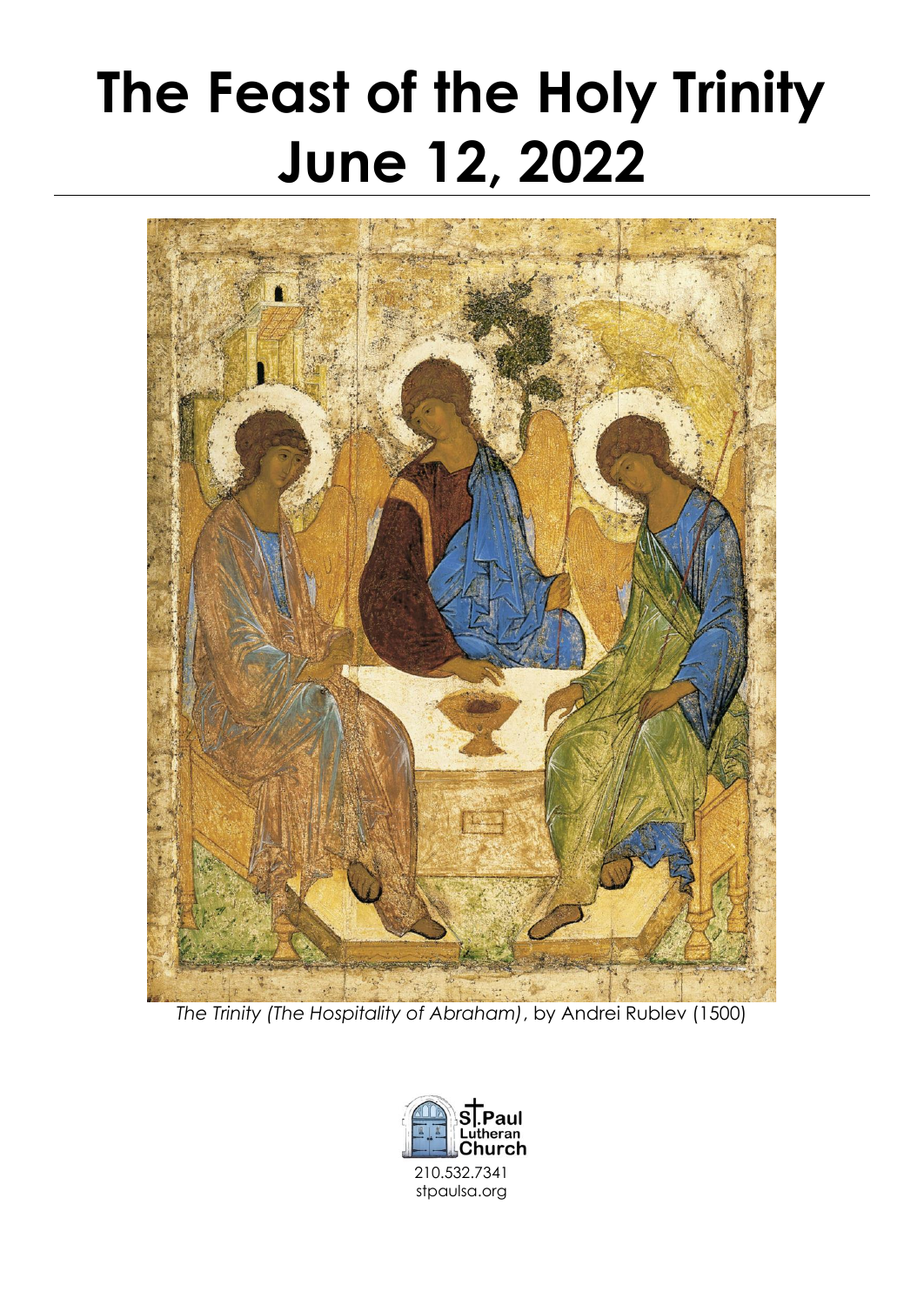The Feast of the Holy Trinity| 2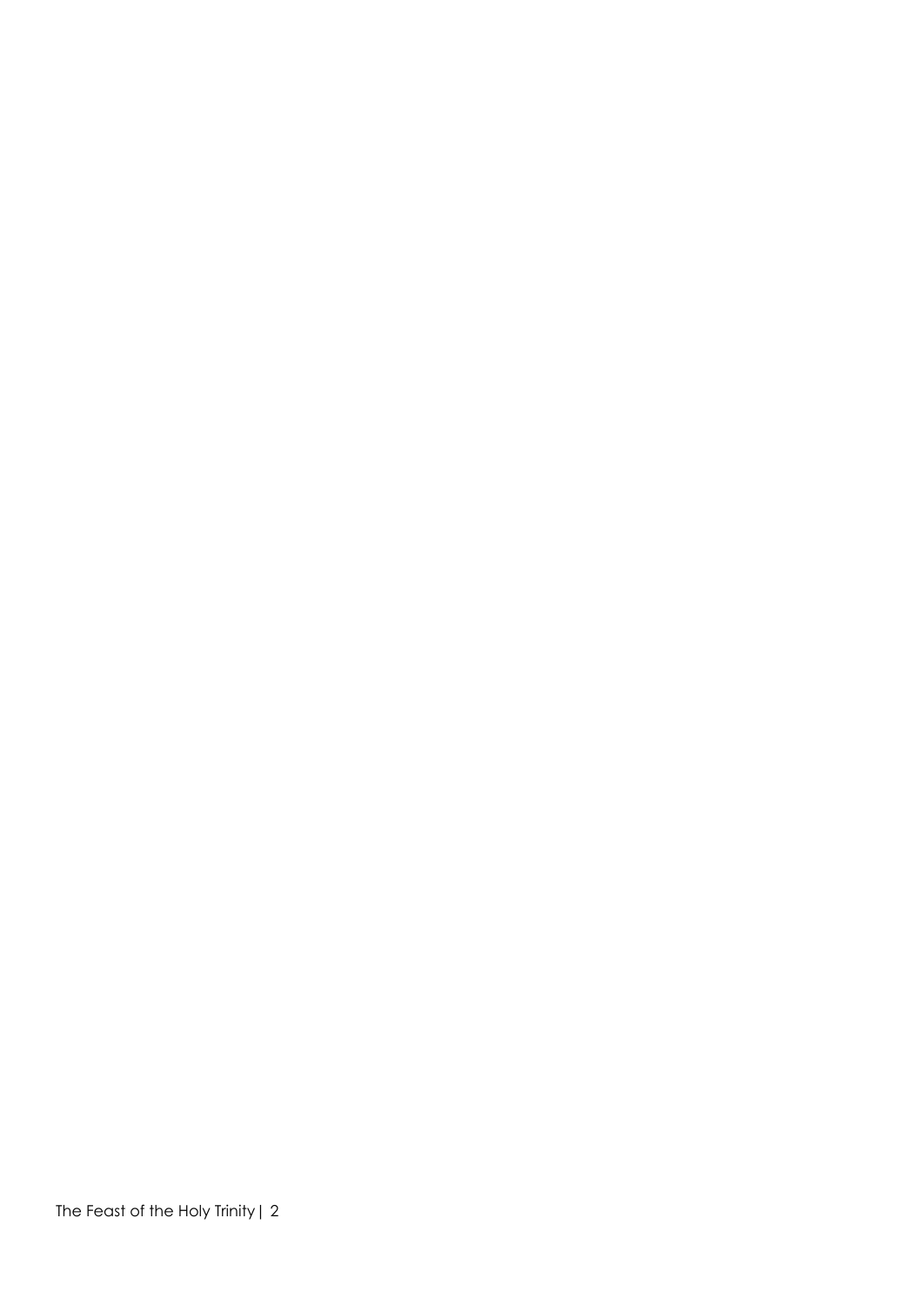MS. TIPPETT: There was just a passage in your manuscript where you said there's this question that's raised in the New Testament, which gets raised again and again. It's a question that Jesus asked: Who do you say…

DR. PELIKAN: Who do you say I am? Yeah.

MS. TIPPETT: And that that question is asked again and again in every new tradition in every different culture. That actually is so simple but that really made sense to me, that that's an important question.

DR. PELIKAN: And that's the difference between Jesus and Socrates.

MS. TIPPETT: Say some more.

DR. PELIKAN: I mean, all of us are, in one sense or another, pupils of Socrates. John Stewart Mill said humanity cannot be reminded often enough that there was once a man named Socrates, and that's right. But there are no temples built to Socrates. Nobody ever wrote the "B Minor Mass" in honor of Socrates, because he calls upon people to learn and therefore to be honest with themselves, but he does not call upon them to take up their cross and follow. And both he and Jesus died for what they believed. But Jesus died in the conscious commitment to the salvation of the world. And so wherever the message is preached and brought in whatever language it comes from, the language it comes to and the culture into which it penetrates must, at some stage of its maturation, learn to answer yet again the question: "Who do you say that I am?" Because the "you say" in that question is the culture in which we live. He's not asking, "Who does the fourth century say that I am?" when it was writing in Greek. That's important, because without that we wouldn't be where we are. But, at some point, you have to be who and what you are in the only culture in which you're ever going to live, the only century in which you're going to live and die, and, in that century, you have to answer with whatever linguistic and philosophical equipment you have, you have to answer the question: "Who do you say that I am?"

– **The Need for Creeds**, *On Being Interview with Jaroslav Pelikan* (2003)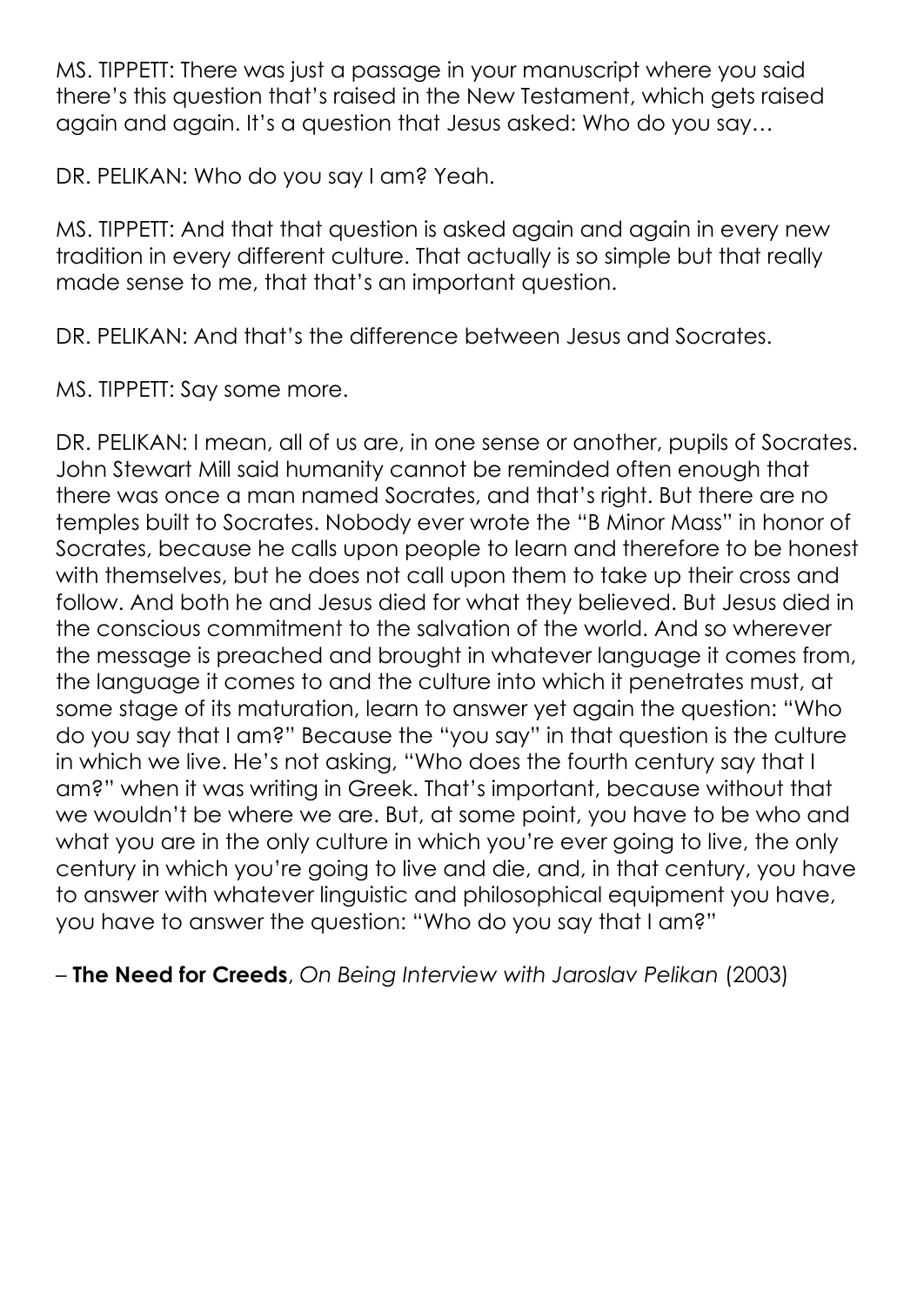### **Welcome to St. Paul!**

We are glad that you are with us today! If you are new to our church, you may not be familiar with Lutheran liturgy. No worries. This bulletin is designed to help guide you through the worship service. We encourage you to participate in as much or as little of the service as you feel comfortable. Thank you for being a part of our worship. We hope that the Lord blesses you through our time together!

### **Restrooms, Changing Stations, and Nursing Room**

Restrooms are located in the lobby (narthex) of the sanctuary. Both the men's and women's rooms have diaper changing tables for the little ones. We also have a nursing room for mothers and babies that is located across the breezeway, straight out of the doors on the east side of the lobby.

### **Children in the Liturgy**

We pray that all children would know that God made them, He loves them, and He goes with them everywhere. We are glad to have little ones with us in the service. We know that they sometimes can squirm, squawk, and squeal. Please don't feel embarrassed by it! All kids are always welcome here at St. Paul. We encourage you to help them follow along and engage with them in the action of the liturgy – observe the movement of the procession, hear the music, sing the songs, smell the fire of the candles, respond with a loud *Amen*, make the sign of the cross, touch the water in the baptismal font, and wonder at the images and symbols that are all around. What Jesus does here is sure to engage us all.

### **A Note on Holy Communion**

In this service we celebrate a sacred ritual of the Christian Church called the Eucharist, or the Lord's Supper. In this rite we recall the last meal that Jesus had with his disciples. In this blessed meal we have our eyes opened and we recognize Him in the breaking of the bread. Though our faith is grounded in history, this liturgy is not merely a nostalgic looking back at the past – it is a celebration and a deep recognition that in this meal our Lord Jesus Christ is truly and really present with us in the bread and the wine. We cling to the hope of resurrection that will be ours when all things will be fully redeemed and restored in Him. All baptized Christians who have a sincere sorrow for their sin and see in this holy mystery the true body and blood of Christ are invited to receive Holy Communion.

#### **Service Notes for the Feast of the Holy Trinity**

Today we celebrate the revelation of God as Holy Trinity—Father, Son, Holy Spirit. Trinity Sunday is the first of many Sundays of ordinary time that follows Pentecost and eventually up back to Advent. We celebrate the holiness of the triune God and seek to know how that holiness should take shape among the people of God. We give thanks that God has called us into His community of divine love here on earth in His Holy Church. And we give special thanks for His grace upon grace today as we celebrate the Holy Baptism of Mia Grace! We rejoice in God's love and forgiveness poured out on her with the water and the Word!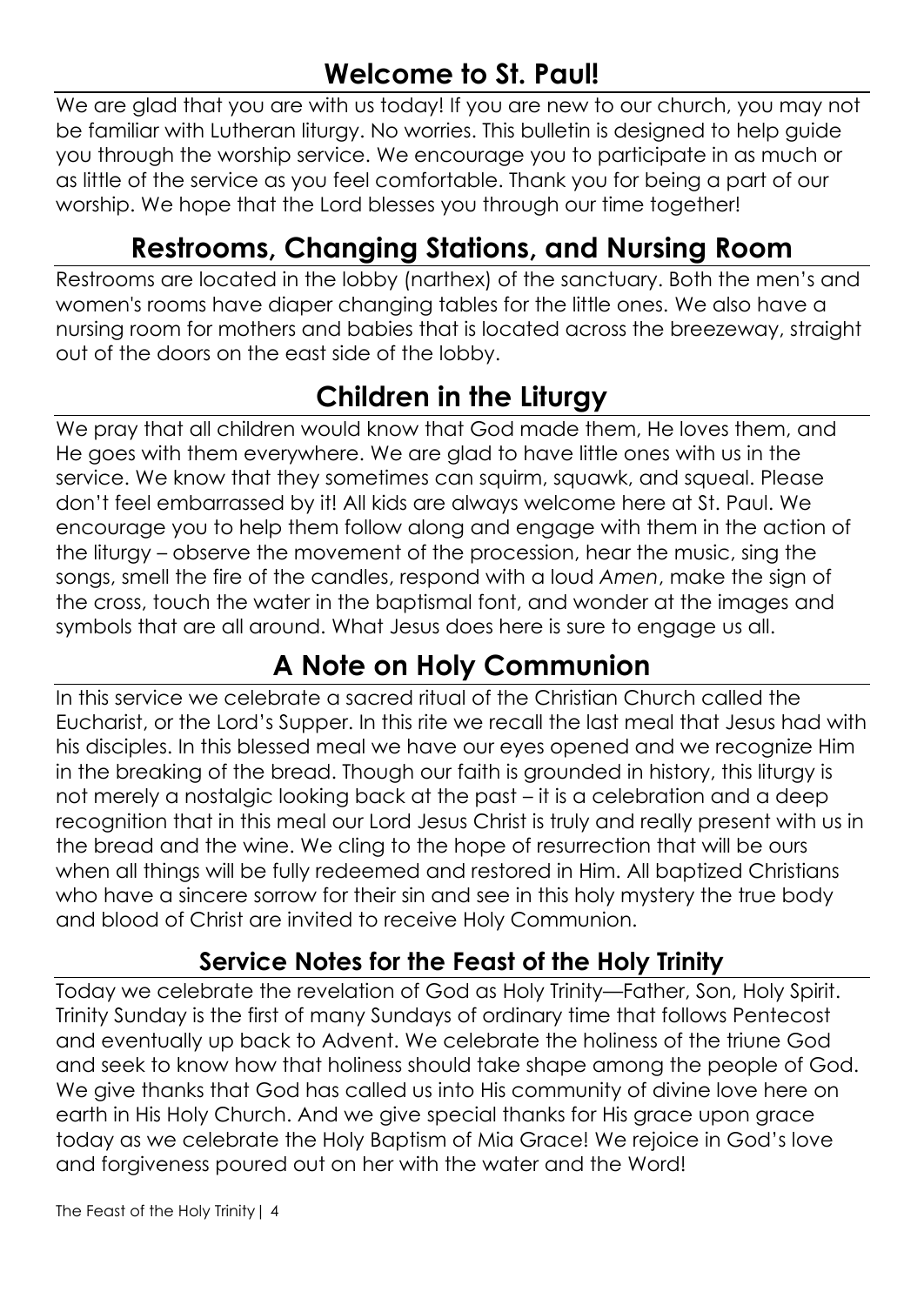#### **Greeting and Welcome**

**The congregation stands and faces the back of the sanctuary. We begin with a procession with the cross leading the way, representing our life in Christ-our journey from death to life. Some bow as the cross passes, honoring the mystery of salvation.**

### **Holy, Holy, Holy (507)**

**Holy, holy, holy! Lord God Almighty! Early in the morning our song shall rise to Thee; Holy, holy, holy! merciful and mighty! God in three persons, blessed Trinity!**

**Holy, holy, holy! All the saints adore Thee, Casting down their golden crowns around the glassy sea; Cherubim and seraphim falling down before Thee, Which wert and art and evermore shalt be.**

**Holy, holy, holy! Though the darkness hide Thee, Though the eye of sinful man Thy glory may not see, Only Thou art holy; there is none beside Thee, Perfect in pow'r, in love, and purity.**

**Holy, holy, holy! Lord God Almighty! All Thy works shall praise Thy name in earth and sky and sea. Holy, holy, holy, merciful and mighty! God in three persons, blessed Trinity!**

#### **Invocation**

En el nombre del Padre, y del Hijo, y del Espíritu Santo.

#### **All Amen.**

### **Confession and Forgiveness**

If we say we have no sin, we deceive ourselves, and the truth is not in us

**All But if we confess our sins, God, who is faithful and just, will forgive our sins and cleanse us from all unrighteousness.**

Señor, ten piedad de nosotros.

- **All Señor, ten piedad de nosotros.** Cristo, ten piedad de nosotros.
- **All Cristo, ten piedad de nosotros.** Señor, ten piedad de nosotros
- **All Señor, ten piedad de nosotros**

*Silence is Kept*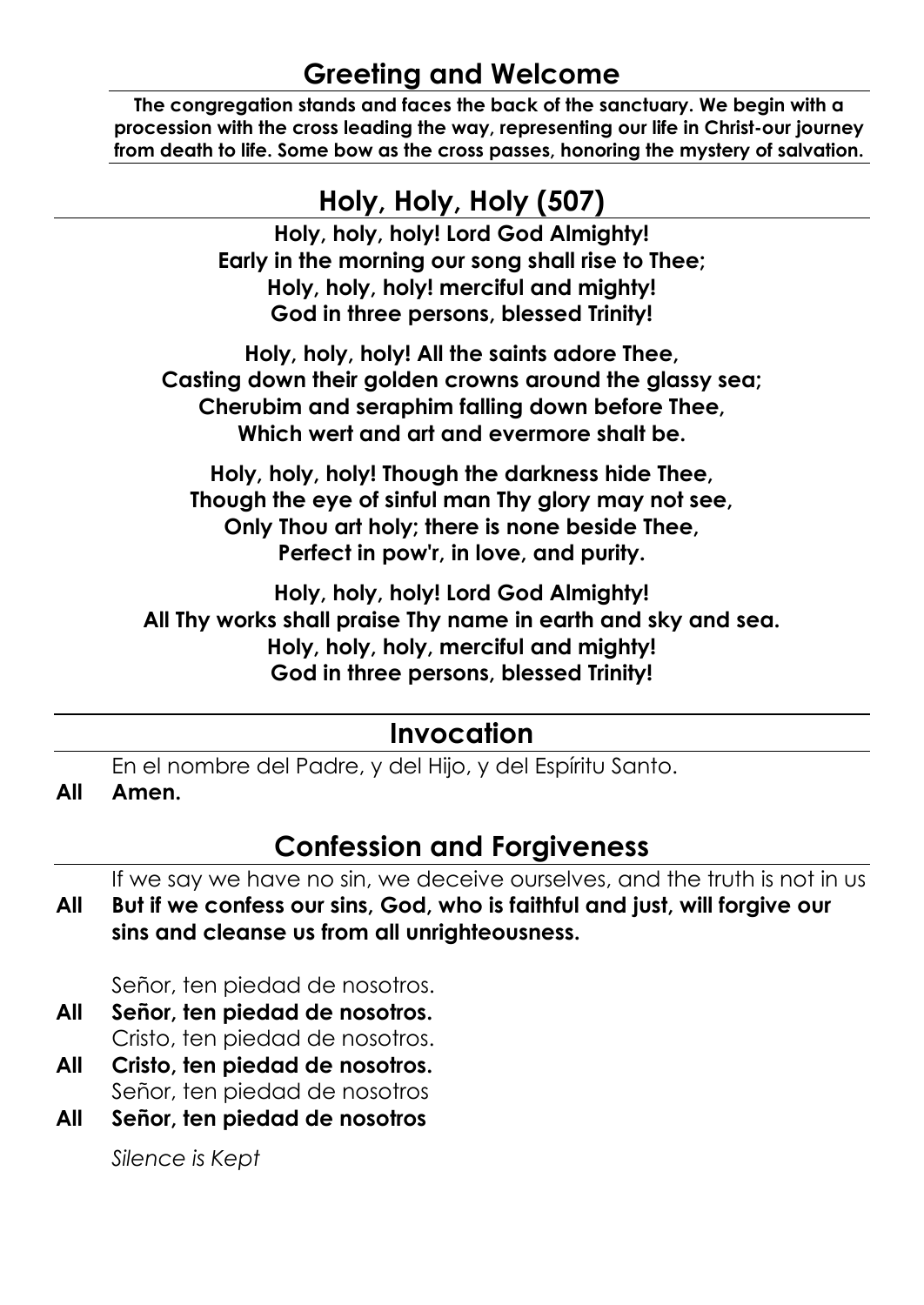Let us then confess our sins to God our Father:

**All Most merciful God, we confess that we are by nature sinful and unclean. We have sinned against You in thought, word, and deed, by what we have done and by what we have left undone. We have not loved You with our whole heart; we have not loved our neighbors as ourselves. For the sake of Your Son, Jesus Christ, have mercy on us. Forgive us, renew us, and lead us, so that we may delight in Your will and walk in Your ways to the glory of Your holy name. Amen.**

Almighty God in His mercy has given His Son to die for you and for His sake forgives you all your sins. As a called and ordained servant of Christ, and by His authority, I forgive you all your sins in the name of the Father and of the Son and of the Holy Spirit.

**All Amen.**

### **The Prayer of the Day**

The Lord be with you.

- **All And also with you.** Let us Pray:
- **All Holy God, faithful and unchanging: enlarge our minds with the knowledge of your truth, and draw us more deeply into the mystery of your love, that we may truly worship you, Father, Son and Holy Spirit, one God, now and forever. Amen.**

#### **The Scripture Readings**

#### **Proverbs 8:1-4, 22-31**

Does not wisdom call out? Does not understanding raise her voice? At the highest point along the way, where the paths meet, she takes her stand; beside the gate leading into the city, at the entrance, she cries aloud: "To you, O people, I call out; I raise my voice to all mankind…The Lord brought me forth as the first of his works, before his deeds of old; I was formed long ages ago, at the very beginning, when the world came to be. When there were no watery depths, I was given birth, when there were no springs overflowing with water; before the mountains were settled in place, before the hills, I was given birth, before he made the world or its fields or any of the dust of the earth. I was there when he set the heavens in place, when he marked out the horizon on the face of the deep, when he established the clouds above and fixed securely the fountains of the deep, when he gave the sea its boundary so the waters would not overstep his command, and when he marked out the foundations of the earth. Then I was constantly at his side. I was filled with delight day after day, rejoicing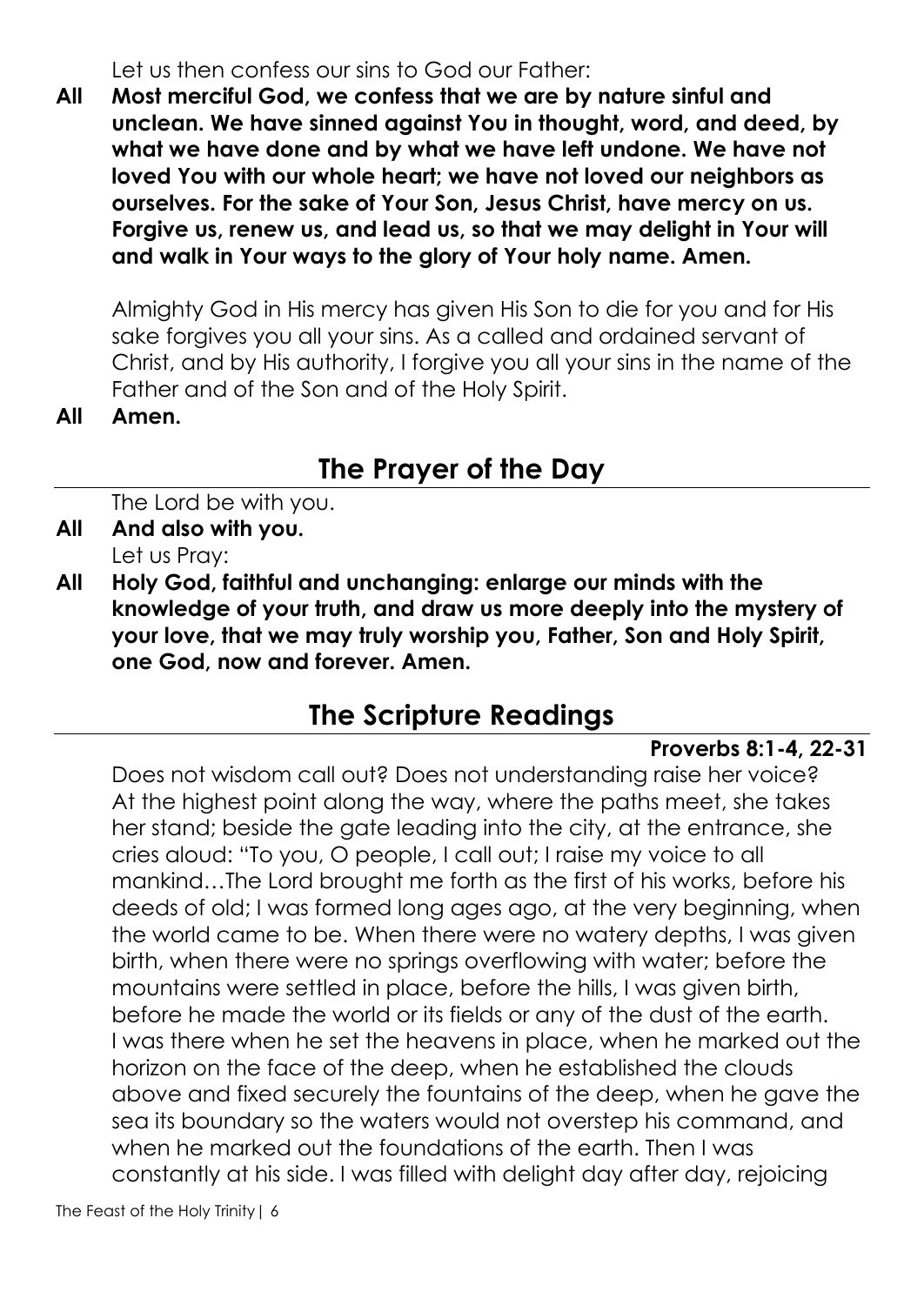always in his presence, rejoicing in his whole world and delighting in mankind.

This is the word of the Lord.

#### **All Thanks be to God.**

#### **Acts 2:14, 22-36**

Then Peter stood up with the Eleven, raised his voice and addressed the crowd: "Fellow Jews and all of you who live in Jerusalem, let me explain this to you; listen carefully to what I say. Fellow Israelites, listen to this: Jesus of Nazareth was a man accredited by God to you by miracles, wonders and signs, which God did among you through him, as you yourselves know. This man was handed over to you by God's deliberate plan and foreknowledge; and you, with the help of wicked men, put him to death by nailing him to the cross. But God raised him from the dead, freeing him from the agony of death, because it was impossible for death to keep its hold on him. David said about him: 'I saw the Lord always before me. Because he is at my right hand, I will not be shaken. Therefore, my heart is glad and my tongue rejoices; my body also will rest in hope, because you will not abandon me to the realm of the dead, you will not let your holy one see decay. You have made known to me the paths of life; you will fill me with joy in your presence.' "Fellow Israelites, I can tell you confidently that the patriarch David died and was buried, and his tomb is here to this day. But he was a prophet and knew that God had promised him on oath that he would place one of his descendants on his throne. Seeing what was to come, he spoke of the resurrection of the Messiah, that he was not abandoned to the realm of the dead, nor did his body see decay. God has raised this Jesus to life, and we are all witnesses of it. Exalted to the right hand of God, he has received from the Father the promised Holy Spirit and has poured out what you now see and hear. For David did not ascend to heaven, and yet he said, 'The Lord said to my Lord: Sit at my right hand until I make your enemies a footstool for your feet.' "Therefore, let all Israel be assured of this: God has made this Jesus, whom you crucified, both Lord and Messiah."

This is the word of the Lord.

#### **All****Thanks be to God**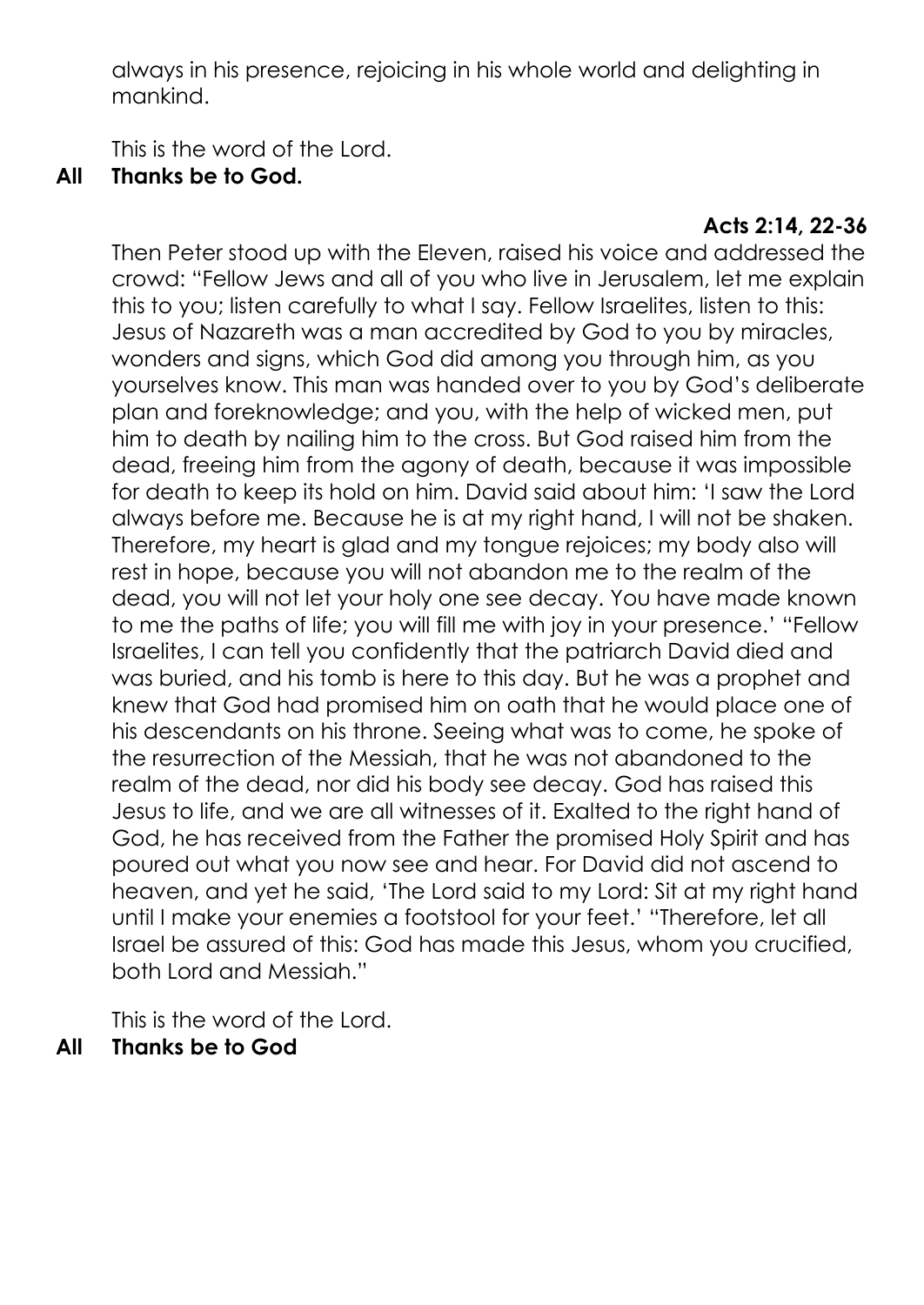The Holy Gospel according to St. John, the 8<sup>th</sup> chapter.

#### **All****Glory to You, O Lord.**

#### **John 8:48-59**

The Jews answered him, "Aren't we right in saying that you are a Samaritan and demon-possessed?" "I am not possessed by a demon," said Jesus, "but I honor my Father and you dishonor me. I am not seeking glory for myself; but there is one who seeks it, and he is the judge. Very truly I tell you, whoever obeys my word will never see death." At this they exclaimed, "Now we know that you are demonpossessed! Abraham died and so did the prophets, yet you say that whoever obeys your word will never taste death. Are you greater than our father Abraham? He died, and so did the prophets. Who do you think you are?" Jesus replied, "If I glorify myself, my glory means nothing. My Father, whom you claim as your God, is the one who glorifies me. Though you do not know him, I know him. If I said I did not, I would be a liar like you, but I do know him and obey his word. Your father Abraham rejoiced at the thought of seeing my day; he saw it and was glad." "You are not yet fifty years old," they said to him, "and you have seen Abraham!" "Very truly I tell you," Jesus answered, "before Abraham was born, I am!" At this, they picked up stones to stone him, but Jesus hid himself, slipping away from the temple grounds.

This is the Gospel of the Lord.

**All****Praise to you, O Christ.**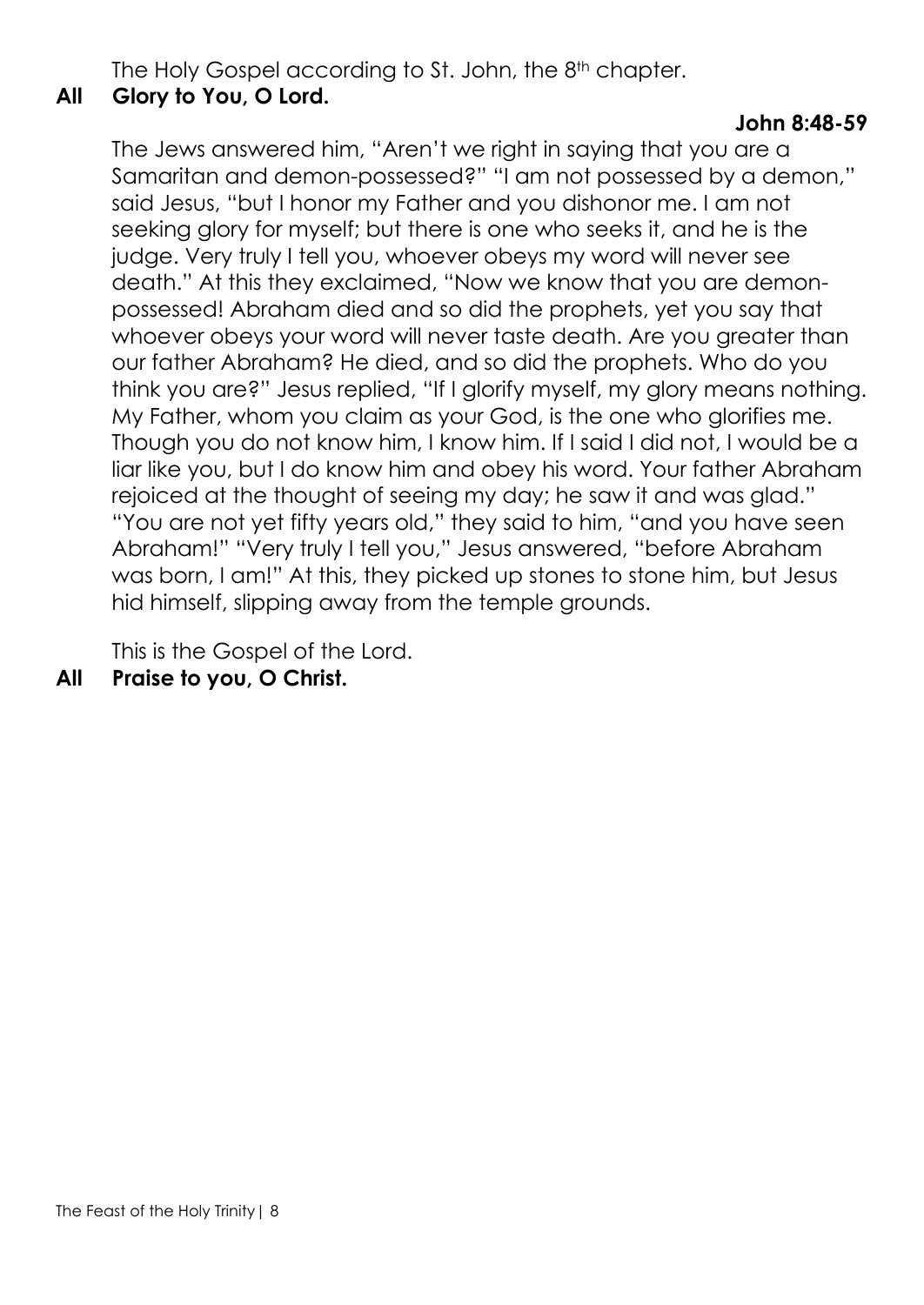### **The Holy Baptism of Mia Grace**

*Mia Grace is the daughter of Jesus and Lori Alvarez. Mark & Beth Gonzales and Emmanuel & Ivonne Vasquez have agreed to serve as godparents. May the Lord enable Mia's growth as child of God and guide the ministry of her parents and all who surround her with the love of Jesus.*

### **The Creed**

**All I believe in God, the Father Almighty, maker of heaven and earth. And in Jesus Christ, His only Son, our Lord, who was conceived by the Holy Spirit, born of the virgin Mary, suffered under Pontius Pilate, was crucified, died and was buried. He descended into hell. The third day He rose again from the dead. He ascended into heaven and sits at the right hand of God the Father Almighty. From thence He will come to judge the living and the dead.** 

**I believe in the Holy Spirit, the holy Christian Church, the communion of saints, the forgiveness of sins, the resurrection of the body, and the life everlasting. Amen**

#### **Sentences of Welcome**

Mia Grace, Child of God, Christ has set you free and given you life. Live in Him.

**All Mia Grace, Child of God, we welcome you into the family of family of Christ!**

#### **Ancient Words**

**Holy words...long preserved for our walk...in this world They resound with God's own heart; oh, let the ancient words impart. Words of life...words of hope give us strength...help us cope In this world where e'er we roam, ancient words will guide us home.**

**Ancient words, ever true, changing me and changing you. We have come with open hearts; oh, let the ancient words impart.**

**Holy words...of our faith, handed down...to this age, Came to us through sacrifice. Oh, heed the faithful words of Christ. Holy words...long preserved for our walk...in this world They resound with God's own heart; oh, let the ancient words impart.**

**Ancient words, ever true, changing me and changing you. We have come with open hearts; oh, let the ancient words impart.**

#### **Sermon**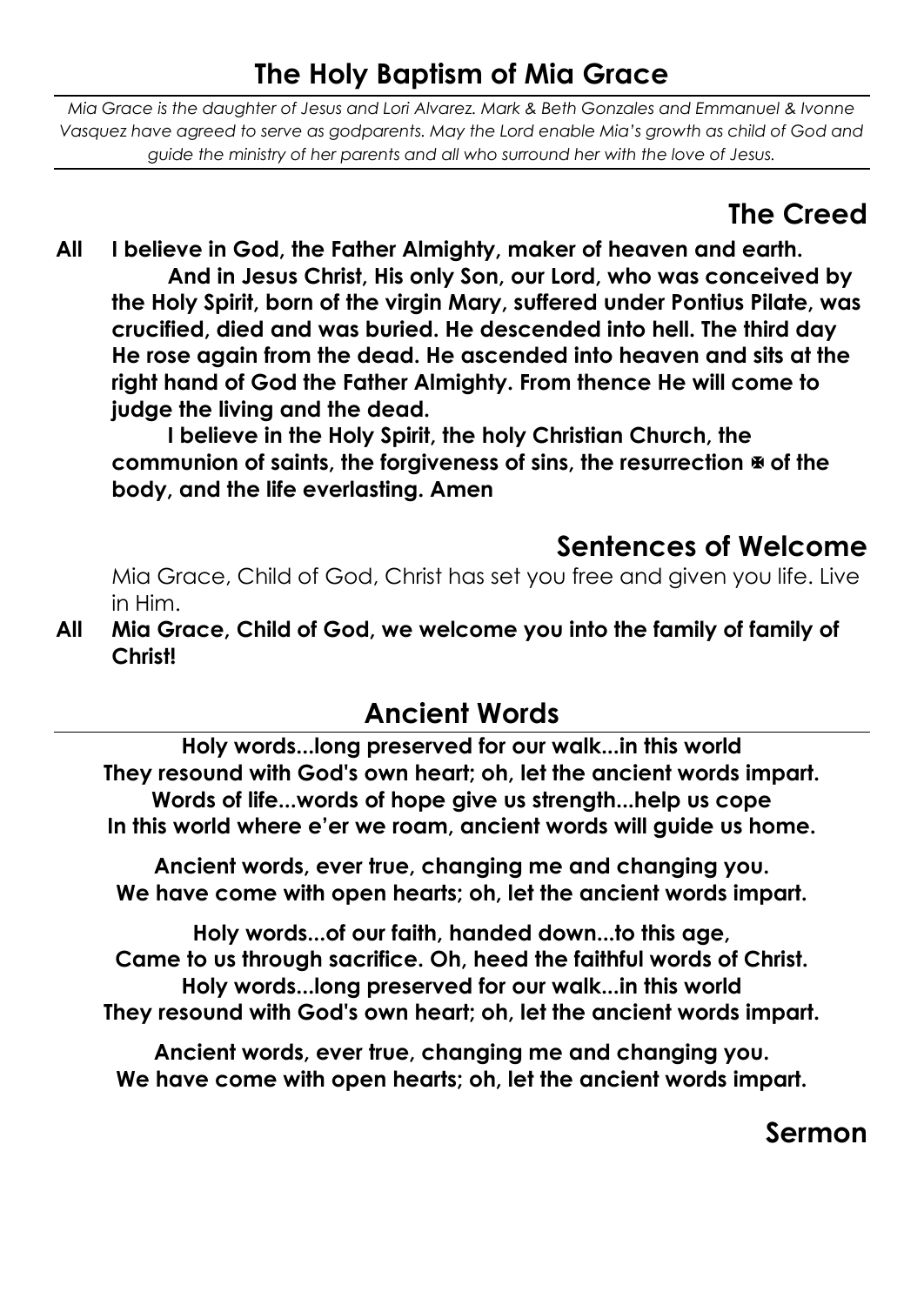### **The Prayer of the Church**

After the pastor says Lord in Your Mercy, all respond with **Hear our Prayer**.

**Thanksgiving for God's love to us as Trinity – Father, Son, Holy Spirt. Thanksgiving for Mia Grace coming to the font to receive gift of Baptism For blessing in our outreach; CDC; LINC, Presa Community Center. Pastors Philip, Roy, Naresh, Matt and all church planters. For peace, for the well-being of the Church, and for the unity of all. For U.S. Leaders: President Joe, Governor Greg, Mayor Ron. Church Leaders; LCMS President Matt, District President Mike. For those in Military: Jarred, Alissa, Mark, Tom, Thomas, Ricky, Julian. For the strength and divine energy to turn toward our enemies in love.** 

*For Comfort, Health, and Recovery:* **The people of Ukraine The people of Uvalde For all who travel Family of Michael Dean** (nephew of Melissa and Jim - died last week) **Bruce Simon Tillie Cropper Sue Burgdorfer Diane Beasley Teresa Medellin** (neighbor of Alicia Guerrero) **Rosa Figueroa** (friend of Alva-Alicia) **Jo Ann Mallow Mildred Westphal Joyce Bauer Daniel Stubbs Robert Farris** (brother-in-law of Susan Pennington) **Earline Willeford Albert Pedroza** (neighbor of Thomas Robledo) **Norma Ann** (sister of Patricia Perez) **Rev. Bill Johnson Beatrice** (sister of America Alderete) **Michael Dean** (nephew of Melissa and Jim Hild) **Cayley** (granddaughter of Robert and Linda Chetwood) **Delia Flores Everett and Keith Mason Yesenia** (daughter of Anna Marquez) **Vicky Dean** (sister of Melissa Hild) **Austin Hernden Robin Beasley Jr**

**The Offering**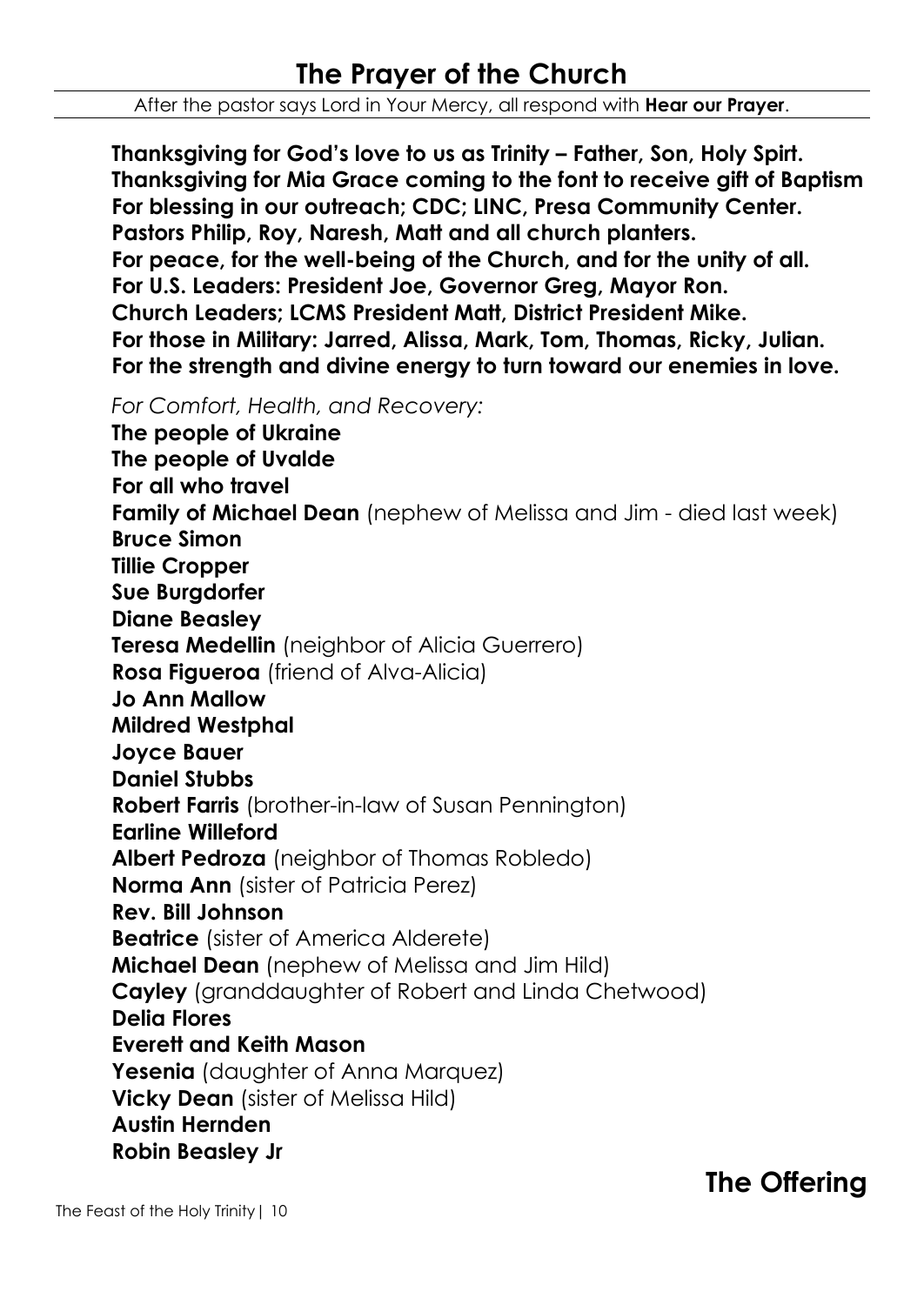**Praise God, from whom all blessing flow; Praise Him, all creatures here below; Praise Him above, ye heav'nly host: Praise Father, Son, and Holy Ghost. Amen.**

### **The Service of the Sacrament**

The Lord be with you.

**All And also with you**. Lift up your hearts.

**All We lift them to the Lord.**  Let us give thanks to the Lord our God.

# **All It is right to give Him thanks and praise.**

It is indeed right, our duty and our joy, always and everywhere to give you thanks, holy Father, almighty and eternal God. For with your only begotten Son and the Holy Spirit you are one God, one Lord. All that you reveal of your glory, the same we believe of the Son and of the Holy Spirit, without any difference or inequality. We, your holy Church, acclaim you, Father of majesty unbounded, your true and only Son, worthy of all worship, and the Holy Spirit, advocate and guide. Three Persons we adore, one in being and equal in majesty. And so, with angels and archangels, with cherubim and seraphim, we forever proclaim your glory:

**All Holy, holy, holy Lord, God of power and might, heaven and earth are full of your glory. Hosanna in the highest. Blessed is he who comes in the name of the Lord. Amen!**

### **The Prayer of Thanksgiving**

Blessed are You, Lord of heaven and dearth, for You have had mercy on those whom You created and sent Your only-begotten Son into our flesh to bear our sin and be our Savior. With repentant joy, we receive the salvation accomplished for us by the all-availing sacrifice of His body and His blood on the cross. Gathered in the name and the remembrance of Jesus, we beg You, O Lord, to forgive, renew, and strengthen us with Your Word and Spirit. Grant us to faithfully eat His body and drink His blood as He bids us to in His own testament. Gather us together from the ends of the earth to celebrate, with all the faithful, the marriage feast of the Lamb in His kingdom, which has no end. Receive our prayers; deliver and preserve us. To You alone be all glory, honor, and worship, now and forever.

#### **All Amen!**

The Feast of the Holy Trinity| 11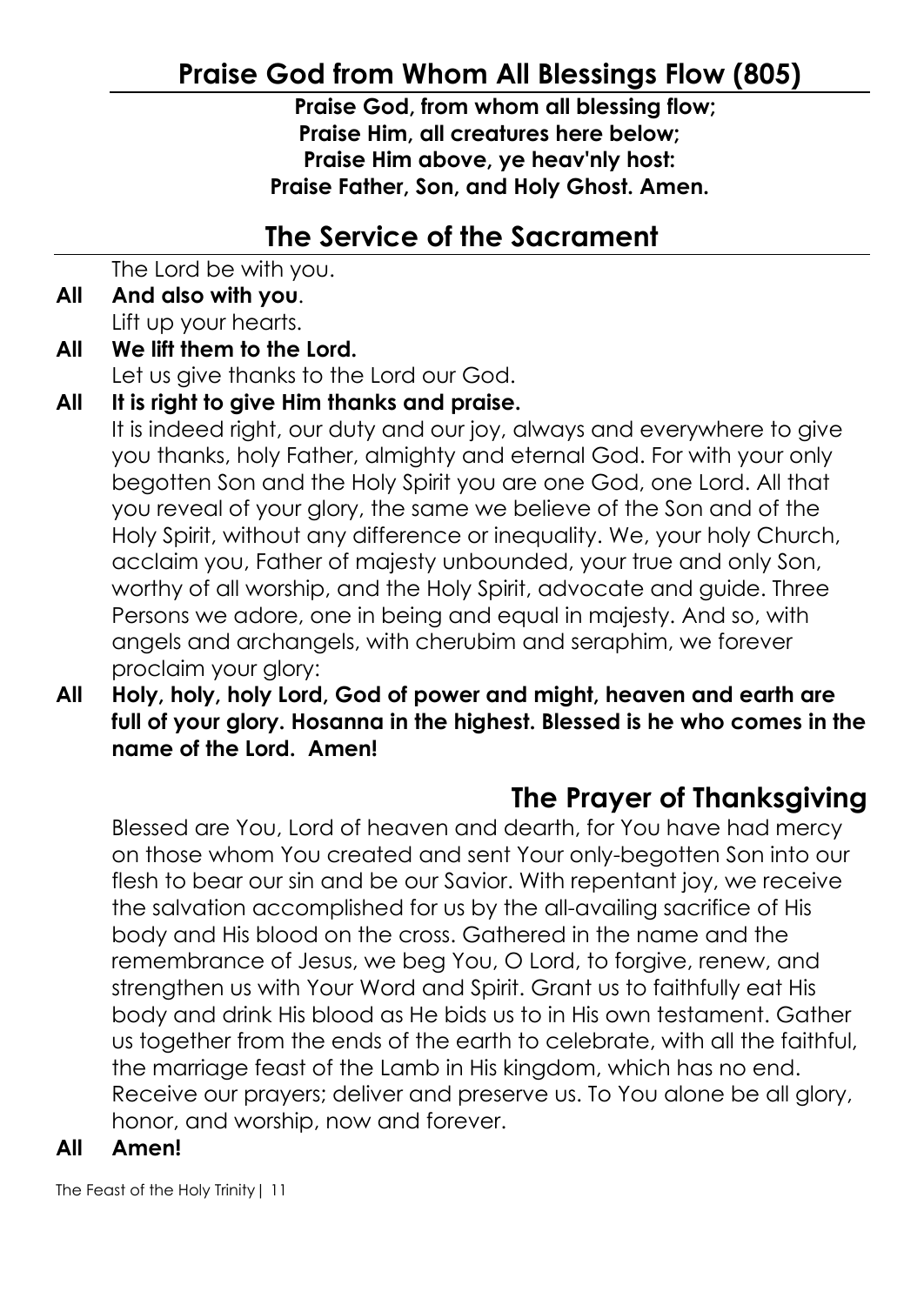### **The Consecration**

#### **The Acclamation and The Invitation**

As often as we eat of this bread and drink from this cup, we proclaim your Death, O Lord, and profess your Resurrection until you come again.

- **All Christ has died. Christ is risen. Christ will come again.**  Behold the Lamb of God, behold Jesus, who takes away the sins of the world. Blessed are those called to the supper of the Lamb.
- **All Lord, I am not worthy to receive you, but only say the word and I shall be healed.**

La paz del Señor sea con ustedes.

**All Y también contigo**

### **Sharing of the Peace**

**Please greet one another in the name of the Lord by saying 'Peace be with you' as a sign of forgiveness and reconciliation in preparation for reception of the Holy Supper.** 

### **The Lamb of God**

**Lamb of God, You take away the sin of the world; have mercy on us. Lamb of God, You take away the sin of the world; have mercy on us. Lamb of God, You take away the sin of the world; grant us peace**.

### **Distribution**

### **Eucharistic Dismissal**

### **Thank The Lord**

**Thank the Lord and sing His praise; Tell everyone what He has done. Let everyone who seeks the Lord, Rejoice, and proudly bear His name. He recalls His promises, and leads His people forth in joy With shouts of thanksgiving. Alleluia, alleluia.**

#### **Post-Communion Prayer**

**We give thanks to You, almighty God, that You have refreshed us through this salutary gift, and we implore You, that of Your mercy, You would strengthen us in faith toward You and in fervent love toward one another; through Jesus Christ, Your Son, our Lord, who lives and reigns with You and the Holy Spirit, one God, now and forever. Amen**.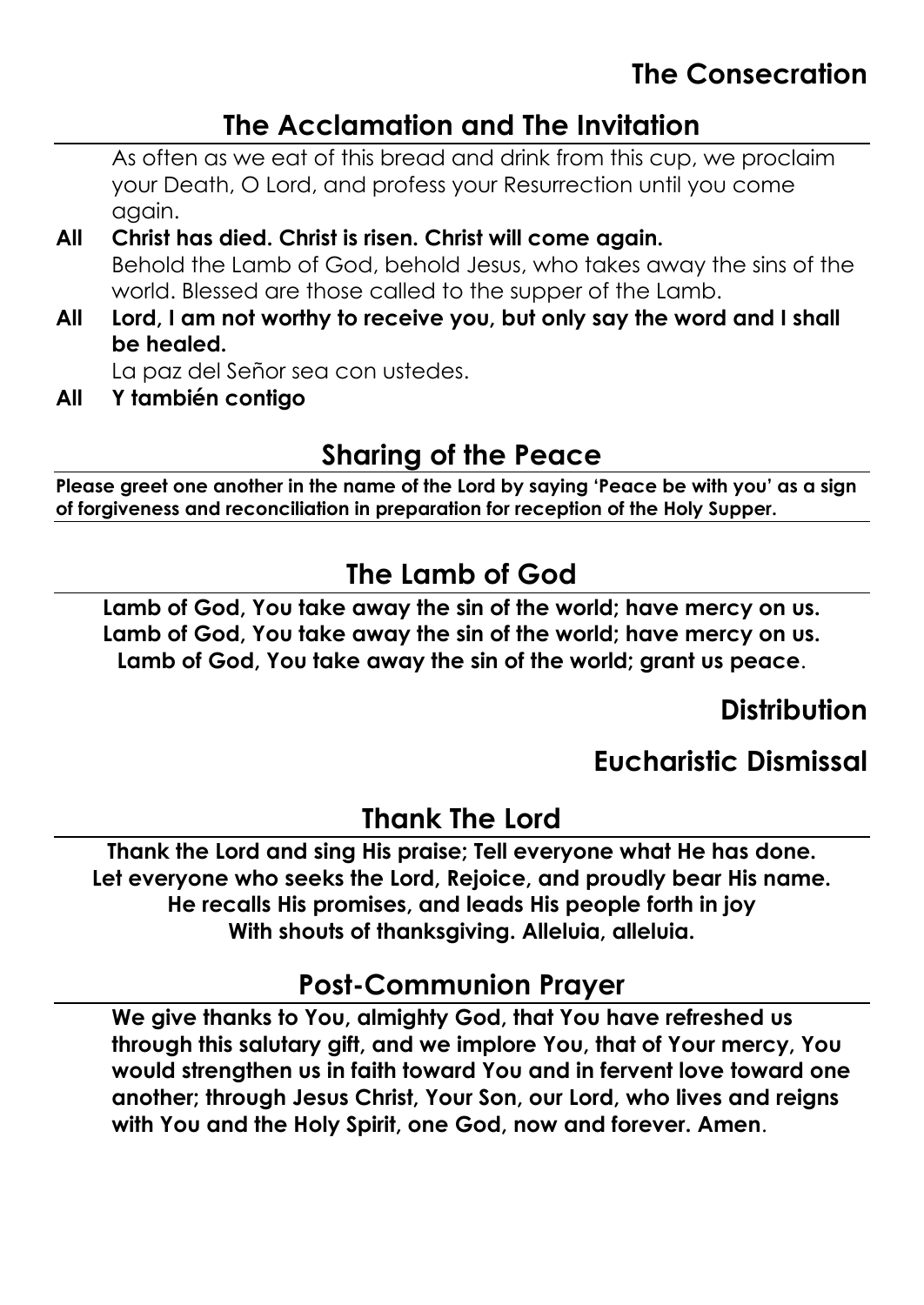#### **Announcements**

#### **Blessing**

### **God's Own Child I Gladly Say It (594)**

**God's own child, I gladly say it: I am baptized into Christ! He, because I could not pay it, gave my full redemption price. Do I need earth's treasures many? I have one worth more than any That brought me salvation free, Lasting to eternity!**

**Sin, disturb my soul no longer: I am baptized into Christ! I have comfort even stronger: Jesus' cleansing sacrifice. Should a guilty conscience seize me, since my baptism did release me In a dear forgiving flood, sprinkling me with Jesus' blood?**

**Satan, hear this proclamation: I am baptized into Christ! Drop your ugly accusation; I am not so soon enticed. Now that to the font I've traveled, all your might has come unraveled, And, against your tyranny, God, my Lord, unites with me!**

**Death, you cannot end my gladness: I am baptized into Christ! When I die, I leave all sadness to inherit paradise! Though I lie in dust and ashes faith's assurance brightly flashes: Baptism has the strength divine to make life immortal mine.**

**There is nothing worth comparing to this lifelong comfort sure! Open-eyed my grave is staring: Even there I'll sleep secure. Though my flesh awaits its raising, still my soul continues praising: I am baptized into Christ; I'm a child of paradise!**